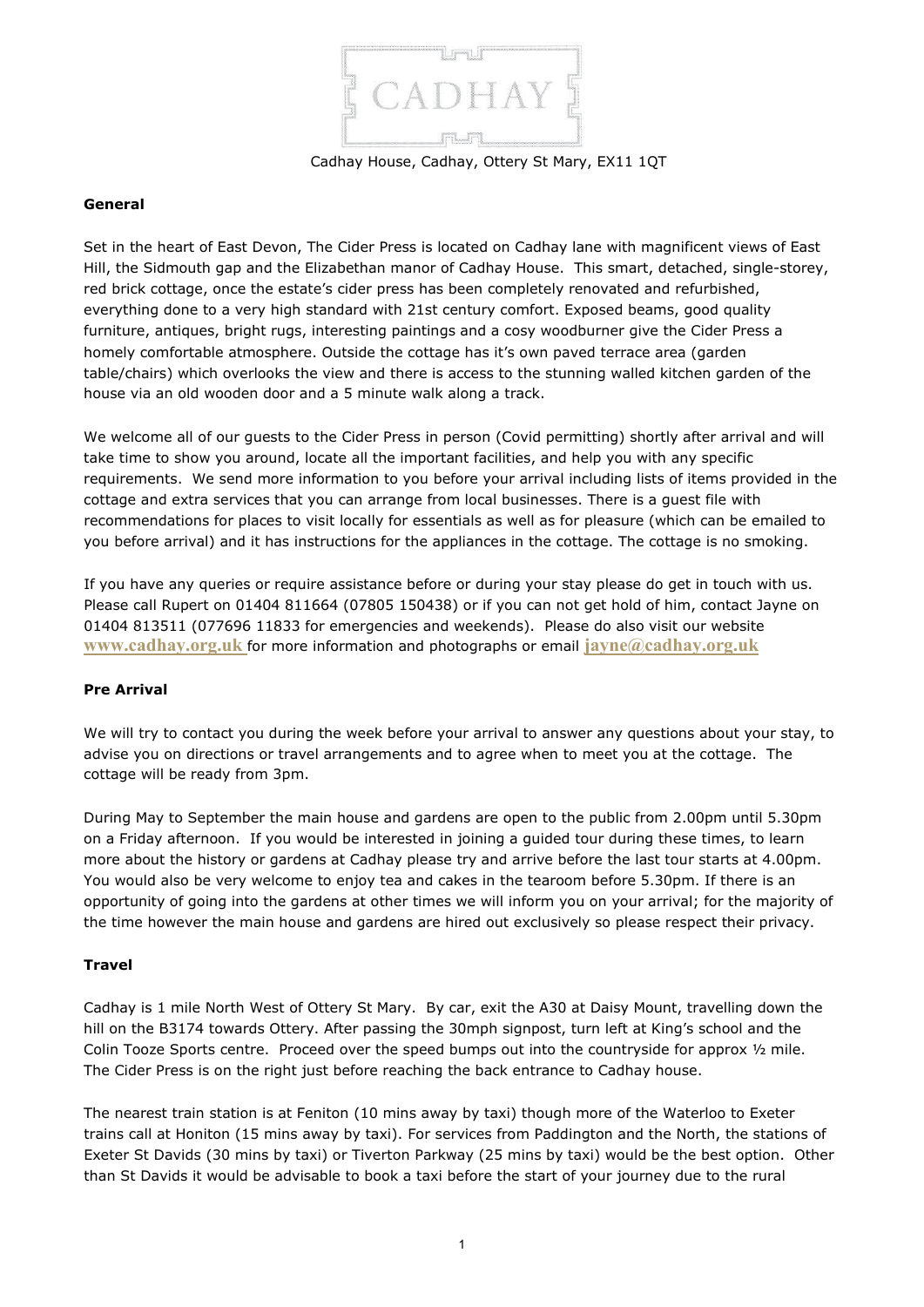situation of the stations. For details of local taxi companies please ask for our guest information document or call us on 01404 813511. Peak taxis 01395 513322 have a specially adapted vehicle.

The nearest coach station is in Exeter from which there is a regular bus service to the centre of Ottery St Mary (4 or 4a) or taxis. From Ottery it is a 15 minute walk to Cadhay or 5 minute taxi ride.



## **Arrival and Car Parking**

We may come to greet you on arrival (Covid permitting) or will leave the key in an agreed place. As traffic can make journey times difficult to predict you could call us (07805150438 Rupert or 07769611833 Jayne) when you are about 10 minutes away. If you are severely delayed during your journey we would appreciate a call earlier with a new estimated arrival time. If we are open to the public then please do come to the tearoom and ask for Rupert.

### **Outside**

Parking is available just off the lane, directly outside the cottage on firm, fine gravel. There is also a slate paved patio with its own garden table and benches. An outside light above the door will come on at dusk or can be switched on. There is a large gate which can be shut to enclose some of the patio area, useful if you have a dog. Both the patio and all rooms in the house have stunning countryside views.

There are double, glazed floor to ceiling doors into the kitchen and bedroom from outside (2m  $w \times 1$ cm h).

All rooms have a combination of ceiling lights, standard lamps and table lamps. Most are switched on at the wall by the door (including some of the standard and table lamps). The floor is on one level with no steps between the rooms, just a door bar into the bedroom and bathroom

### **Kitchen/Diner**

This light, large open plan living area (tiled floor) is equipped with a fridge (with ice box), microwave, radio/bluetooth speaker, dishwasher, toaster, 1.5 sink/drainer, radio and electric cooker (all standard height). There are no wall cupboards so all cutlery and kitchen equipment are accessible from floor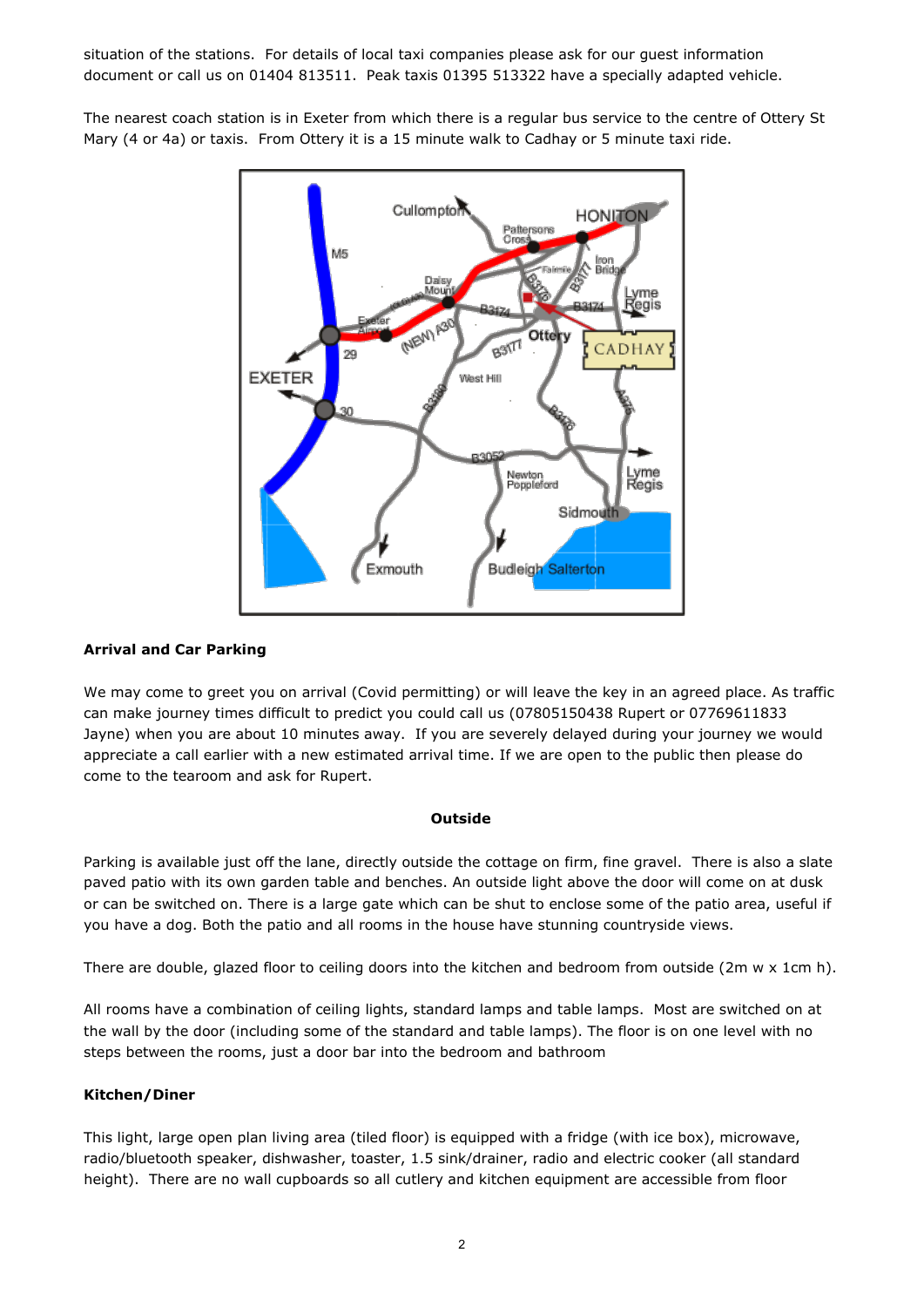cupboards. Just inside the front doors are hooks for coats. There is a table with 2 dining chairs in the kitchen, with a further two dining chairs in the lounge and bedroom.

Cadhay has its own supply of spring water from the estate. All the water in the cottage is filtered (green light on the wall by the bedroom wardrobe shows this is working) so is suitable for drinking but please run for 1 minute first. The cottage uses a septic tank so we would appreciate when using the sinks and drains that fat and other chemicals could be kept to a minimum and bathroom bins used for nappies etc.

There are bins for rubbish, compost (veg matter only) and recycling (cardboard, paper, tins, glass bottle and plastic bottles) plus extra logs for the woodburner outside by the wall backing on to the lane.

The kitchen has two very large oak doors (2 x 180cm) which can be closed to separate the lounge area but are mostly left open. The tiled floor from the kitchen continues in to the lounge.

# **Lounge**

The lounge has a woodburner, a comfortable high backed chair, a settee, TV and DVD, coffee table and other occasional tables. There is a large Persian rug in front of the fire making the room very welcoming and two windows looking out to the countryside. A few puzzles, games and guest information can be found on the small side table.

There are electric heaters in the lounge and bedroom; we will show you how to turn these off/on and how to adjust the temperature. The hot water switch can be found on the wardrobe wall on the left as you enter the bedroom. Inside the wardrobe can also be found an airer, iron and ironing board available for your use.

### **Bedroom**

The doorway into the bedroom is 93cm w. The room is carpeted and has bedside lamps and wall lights. The large French windows have views over the countryside. All bed linen is provided, pillows and duvets are non – feather and beds are of a standard height. The 6' zip link bed will be made before your arrival and can either be a super-king double or two single beds.

There is a built in wardrobe on the left as you enter the room, a chest of drawers and bedside tables.

### **Bathroom**

Access is on the left just as you enter the bedroom (91cm). This fully tiled en-suite shower room has a sink and toilet of standard height plus a large, open shower with a choice of two heads. There is a horizontal support rail by the toilet and a vertical one in the shower. Lighting is from overhead ceiling spotlights. Each guest is provided with one bath and one hand towel plus there is bath mat and non slip mat. The switch for the heated towel rail is on the wall by the bedroom wardrobe.

# **Gardens**

In addition to the private patio area there is a rough stone/dirt track from the cottage to the walled kitchen garden. There are three steps down (14cm h, last one 5cm h, 11cm and 34cm d) to a wooden door (86cm w), from which there is access into this stunning garden. Alternatively you could drive or walk down the rear drive (tarmac, changing to stone cobbles) to Cadhay (next right along the road) and enter via the large gate next to the Stables. This way is uneven but flat. The walled garden is divided into approx 20 allotments surrounded by mown grass with various fruit trees. You are welcome to use this garden during your stay and to watch the allotment holders tending their plots. The mown field opposite the front of Cadhay House (used as a car park on a Friday afternoon) is available for children to play in.